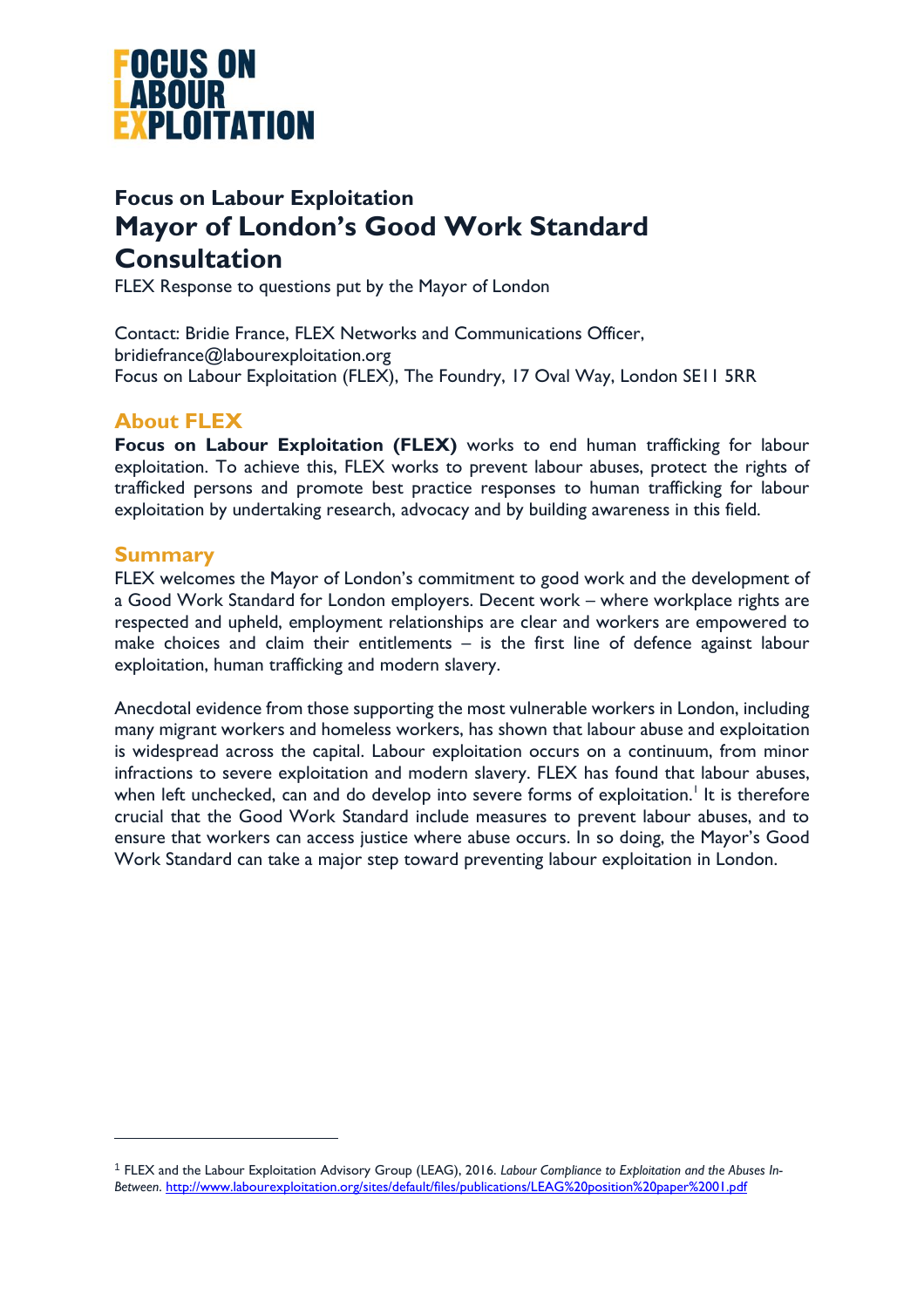# **Recommendations:**

**The Mayor's Good Work Standard should:**

- **1. Require participating companies to develop effective internal mechanisms for advice and resolving workplace grievances;**
- **2. Set out a clear definition of the 'workforce' to whom the Standard is applied, including support staff;**
- **3. Include a core standard that ensures and promotes the right to freedom of association and collective bargaining for all workers;**
- **4. Require participating companies to provide clear information to all staff regarding their employment status, rights and entitlements;**
- **5. Signpost external and statutory gateways to advice and remedy in cases of labour abuse;**
- **6. Implement an effective monitoring process to ensure standards are maintained by participating employers, including feedback from staff; and**
- **7. Require companies to commit to establishing and implementing effective due diligence protocols to ensure decent working standards throughout their supply chain.**

# **Consultation questions**

## **1. Are there any other goals we should consider, which are related to work and employment specifically?**

## *1.1 Gateways to advice and access to remedies*

To ensure all Londoners are 'treated fairly by their employers' (p.2), it is essential that all workers are able to access gateways to advice and remedies where employment rights are abused. In addition to information about employment status and rights, and signposting mechanisms for remedy in cases of abuse (which should be included as a core standard – see below), **participating companies should commit to developing effective internal mechanisms for advice and resolving workplace grievances**.

## **3. What standards should employers meet to ensure fair treatment and excellent working conditions for their workforce?**

## 3.1 *Workforce definition*

FLEX welcomes the proposed standards to which employers would commit as part of the Good Work Standard, such as paying London Living Wage. In order to ensure that employers signing up to the Good Work Standard meet such criteria for all their staff, not just core or first tier staff, it is important to **provide a definition within the agreement setting out who is included within the 'workforce'** to whom these standards are applied. **This should include all support staff** such as cleaners, security and caterers.

# 3.2 *Right to freedom of association and collective bargaining*

In order to support 'practices and a culture that enables employees to have a voice' (p.4) employers should commit, at a minimum, to **ensuring the right to freedom of**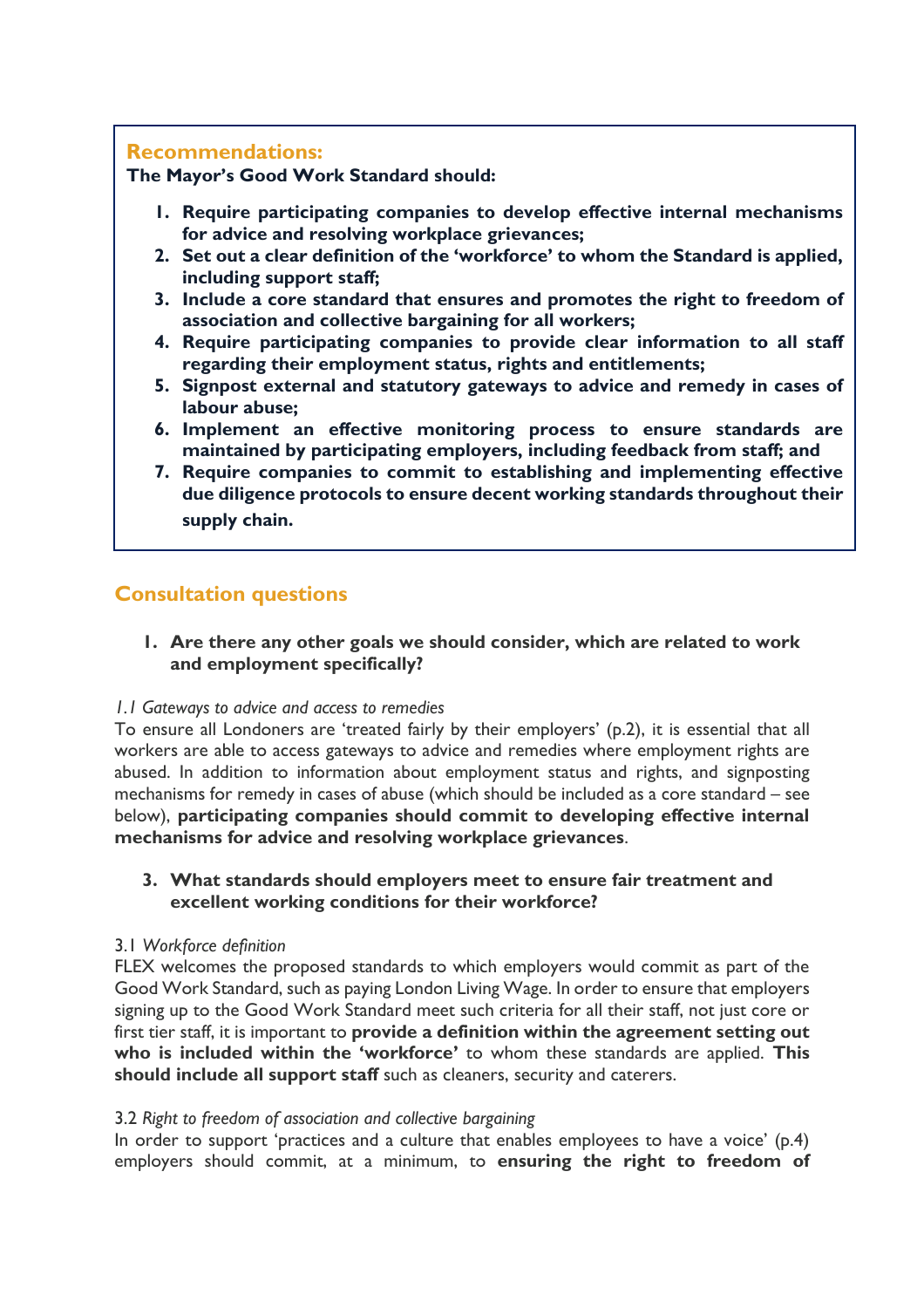**association and collective bargaining for all staff**. This should be a core standard, rather than a developmental goal.

#### 3.3 *Information provision*

Key to ensuring employment rights are upheld is making sure that all employees and workers understand their employment status, rights and how to access them. The recent government review of modern working practices found that providing clarity of employment status and terms as well as "helping people know and exercise their rights" is fundamental to ensuring decent standards of work.<sup>2</sup> This is particularly pertinent in London, given the high migrant workforce who may have experienced different standards of work in other countries or struggle to access information about their rights due to language barriers. Employers participating in the Good Work Standard should commit, as a core standard, to **providing clear, accessible information to all staff regarding their employment status, associated rights and where to access advice and remedy if these rights are not upheld**. This should include signposting of advice services and routes to remedy and justice in cases of labour abuse, such as ACAS and employment tribunals as well as legal advice services, including local law centres and the Anti-Trafficking and Labour Exploitation Unit (ATLEU). **This information should be provided in the native language of the employee or worker.**

#### **10. How should the Mayor recognise employers who sign up to the Good Work Standard's goals?**

## *10.1 Ensuring employer participation and recognition is meaningful*

The Mayor is right to suggest that participating employers should be recognised and celebrated, to reward achievements and encourage other businesses to sign up to the Good Work Standard. In order to ensure that such recognition is meaningful and standards are maintained, the Mayor should provide, or require participating employers to provide, information to all staff setting out the specific standards and goals to which their employer has committed as part of the Standard. Monitoring of the Standard's participants should include provision of a clear, accessible mechanism for staff to provide feedback and raise concerns if they feel that these standards are not being met by their employer.

## **11. What role can responsible procurement play in supporting the goals of the Good Work Standard?**

*11.1 Due diligence in subcontracting practices and responsibility for conditions of subcontracted workers*

**Companies should commit to establishing and implementing effective due diligence protocols to ensure decent working standards throughout their supply chain**. Businesses should have a responsibility to check the conditions of subcontracted workers and demand that suppliers adhere to the same employment standards. Where standards are not being met, companies should take action, working with suppliers to improve conditions.

 $\overline{a}$ 

<sup>2</sup> Matthew Taylor, 2017. *Good Work: The Taylor Review of Modern Working Practices*.

[https://www.gov.uk/government/uploads/system/uploads/attachment\\_data/file/627671/good-work-taylor-review-modern](https://www.gov.uk/government/uploads/system/uploads/attachment_data/file/627671/good-work-taylor-review-modern-working-practices-rg.pdf)[working-practices-rg.pdf](https://www.gov.uk/government/uploads/system/uploads/attachment_data/file/627671/good-work-taylor-review-modern-working-practices-rg.pdf)